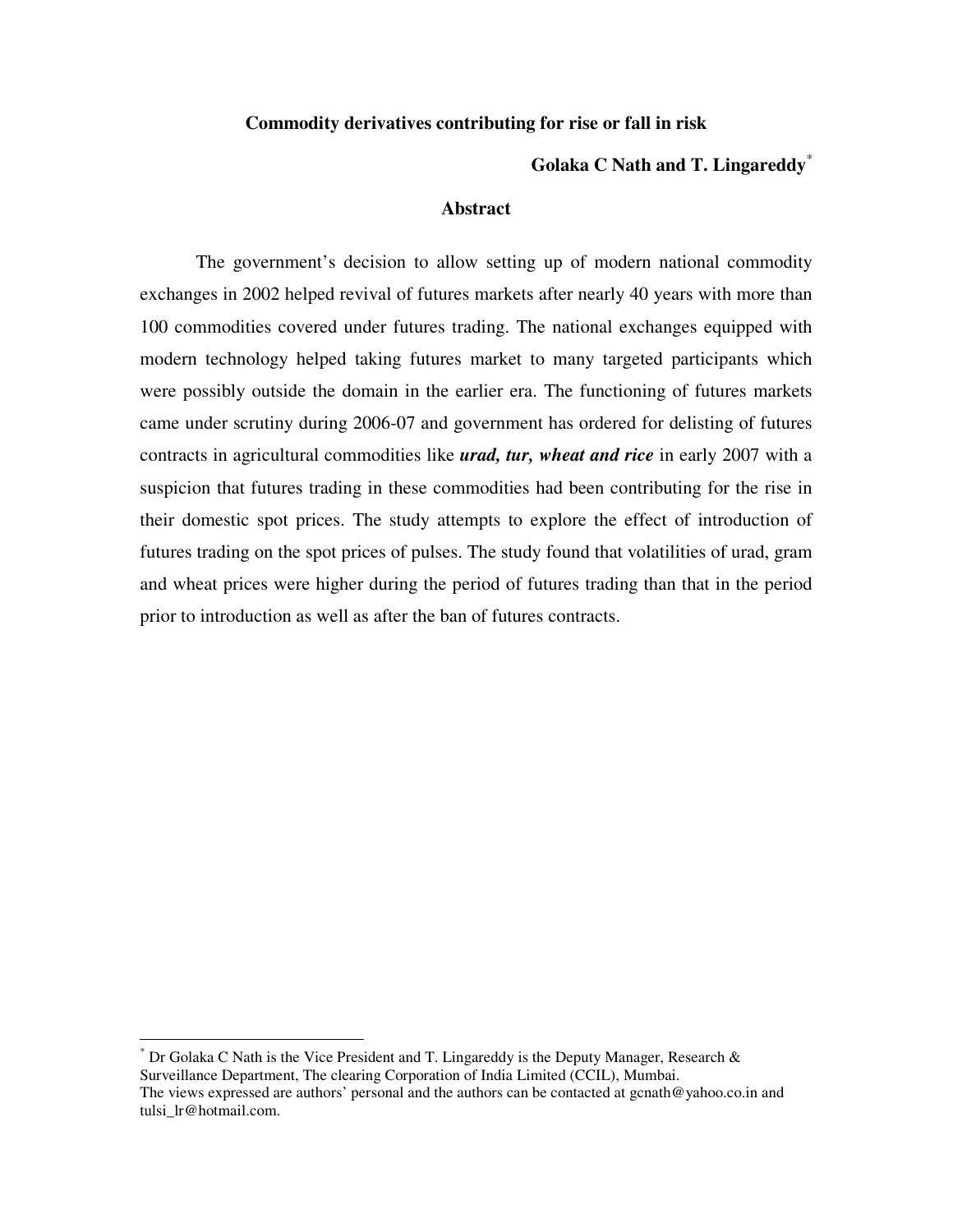### **Commodity derivatives contributing for rise or fall in risk**

A well-developed and effective commodity derivatives market facilitates price discovery and thereby reduces price risk associated with steep seasonal variations in demand and supply of commodities. Futures prices are generally referred as predictors of future spot prices (Samuelson, 1965) and tend to provide direction to spot prices thereby helping in price discovery as well as minimization of seasonal price variations. Hence, price determination in derivatives markets becomes crucial as it sends signals to spot markets of the underlying commodities. Thus, the efficiency of a futures exchange depends upon the ability of the exchange and the regulator to ensure that the prices of the contracts traded on the exchange reflect supply and demand (World Bank, 1985). If the futures' prices do not reflect the prevailing demand-supply situation due to information any reason then they may tend to disseminate wrong signals to the spot markets and destabilize them.

One such reason is believed to be the scarce and uncertain supply situation that may lead to spiraling of prices driven by excessive speculation. A similar opinion was also expressed by the Khusro Committee in its report

"when everyone is expecting a price rise, both trend wise and seasonally, it may be thought that there are no dissenting opinions. All opinions would seem to converge over a price rise. It is thought that under these circumstances if speculators enter the futures market, they would also be buyers rather than sellers and their buying activity may further aggravate the price rise. The futures prices will then stand above the spot prices and would be rising over time" (GoI, 1980).

Further, the decision taken by the government of India in the early 2007 to ban futures contracts in urad, tur, wheat and rice appeared to have driven by a similar belief. In this context, an attempt is made to study whether the derivatives' trading in commodities has contributed for reduction of or increasing the risk in the Indian agricultural markets.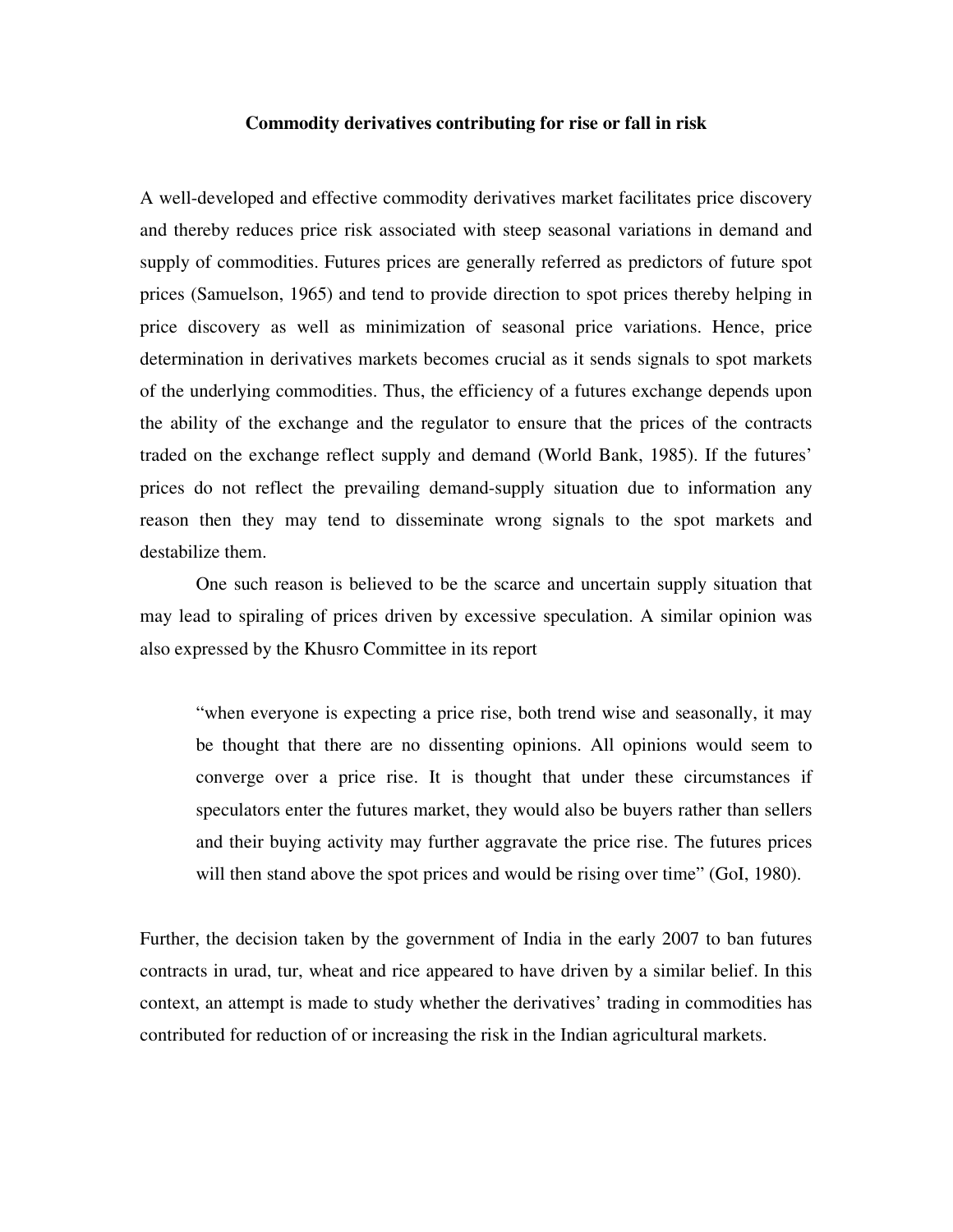## **Backdrop**

Futures markets in India had a long history of more than a Century since the inception of Bombay Cotton Trade Association Ltd in 1875 and they flourished in the early 1960s after the independence. But, the shortage in commodities cropped up in the mid 1960s due to the war in 1965 and natural calamities, has led to ban of futures trading in 1966 in most commodities except pepper and turmeric. Subsequently, based on the recommendation of the A. M. Khusro Committee (1980) futures trading in some commodities like gur, potatoes and castorseed was permitted in the early 1980s. Following this, the Kabra Committee (1993) recommended to permit futures in 17 commodities and unanimously opined against granting permission for futures in wheat, pulses, nonbasmati rice, tea, coffee, dry chillies, maize, vanaspati and sugar, on the basis of a case-by-case review of the suitability of each commodity in the light of its present and likely position in the coming years (Kabra, 2007).

Nevertheless, the government has allowed futures trading in more than 100 commodities and granted permission to set up modern national commodity exchanges in 2002. This step has led to the revival of futures markets after nearly 40 years and the national exchanges equipped with modern technology helped in taking futures markets to many targeted participants which were possibly outside the domain in the earlier era.

| Table 1: Trends in volume trade on futures exchanges |         |         |         |         |         |  |  |
|------------------------------------------------------|---------|---------|---------|---------|---------|--|--|
|                                                      | 2002-03 | 2003-04 | 2004-05 | 2005-06 | 2006-07 |  |  |
| Turnover<br>(Rs. crore)                              | 66.530  | 129363  | 571759  | 2134471 | 3327633 |  |  |
| Growth<br>(per cent)                                 | 92.8    | 94.4    | 342.0   | 273.3   | 55.9    |  |  |

Table 1: Trends in volume trade on futures exchanges

Source: *Annual Reports*, Ministry of Food and Consumer Affairs, Delhi

Soon after the start of national exchanges, volumes picked momentum rather quickly (Table 1) in 2004-05 and extended further to 2005-06. Although the growth has persisted in the subsequent period, it has apparently decelerated to about 55 per cent in 2006-07. Besides this, the functioning of futures markets has also come under scrutiny during 2006-07. The government has ordered for delisting of futures contracts in *urad, tur, wheat and rice* during January and February 2007 with the suspicion that futures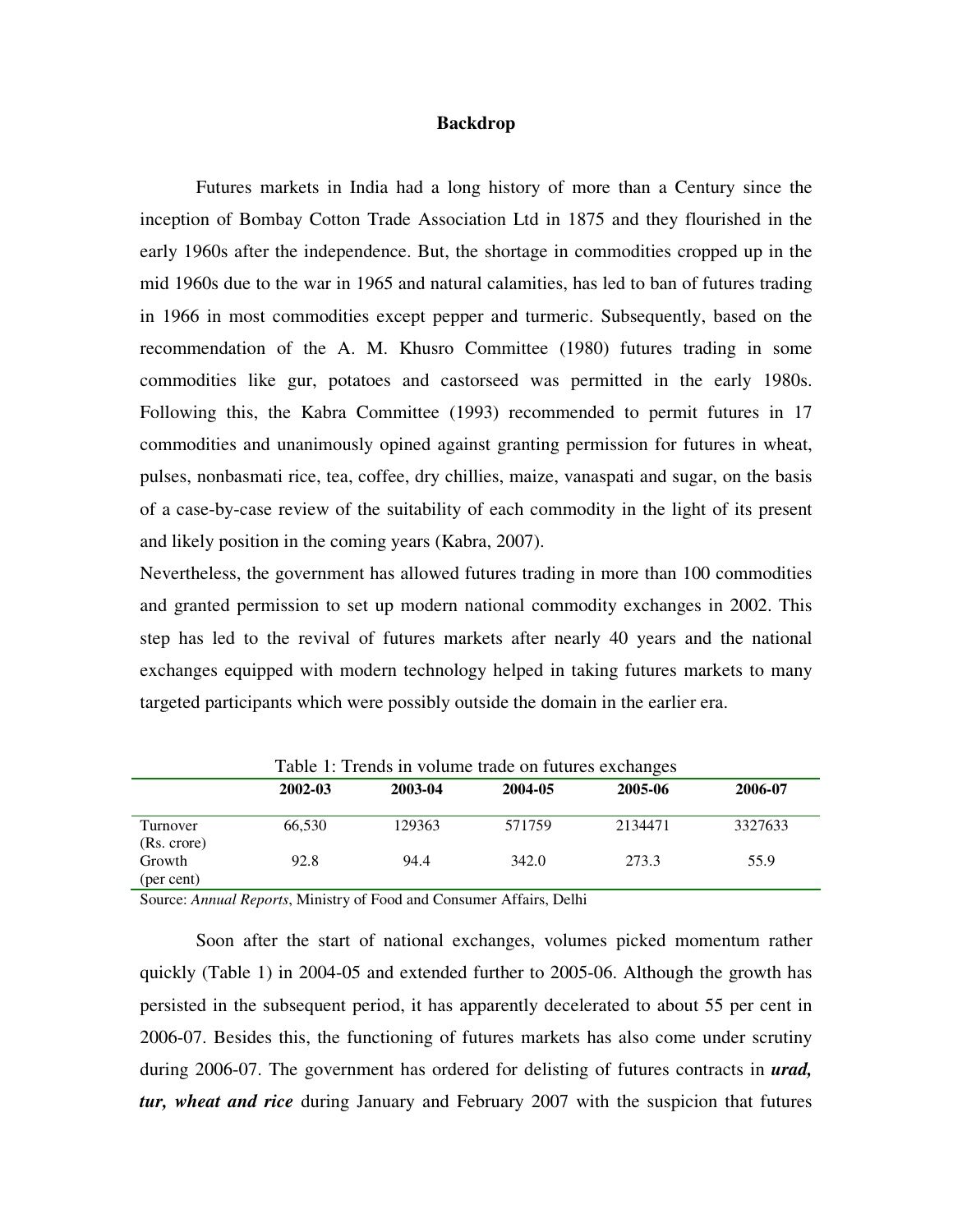trading in these commodities has been contributing for the rise prices of these essential items.

## **REVIEW OF RELEVANT LITERATURE**

Review of recent literature on the impact of future trading on spot prices indicated that majority of them compared spot market volatility before and after the introduction of futures trading while some of them have investigated the impact of futures activity on spot volatilities.

Kamara (1982) compared cash market volatility before and after the introduction of futures trading and found that the introduction of commodity futures trading generally reduced or at least did not increase cash price volatility.

Further, Singh (2000) investigated the hessian cash (spot) price variability before and after the introduction of futures trading (1988-1997) in Indian markets using the multiplicative dummy variable model and concluded that futures trading has reduced the price volatility in the hessian cash market.

On the other hand, Yang *et al* (2005) examined the lead-lag relationship between futures trading activity and cash price volatility for major agricultural commodities. Granger causality tests and generalized forecast error variance decompositions showed that an unexpected and unidirectional increase in futures trading volume drove cash price volatility up. Further, a weak causal association between open interest and cash price volatility was also established.

However, Nitesh (2005) studied the implications of soy oil futures in Indian markets using simple volatility measures and concluded that the futures trading was effective in reducing seasonal price volatilities but did not brought down daily price volatilities significantly.

Sahi (2006) also studied the impact of introducing futures contracts on the volatility of the underlying commodities in India. Empirical results suggested that the nature of volatility did not change with the introduction of futures trading in wheat, turmeric, sugar, cotton, raw jute and soy oil. Nevertheless, a weak destabilizing effect of futures on spot prices was found in case of wheat and raw jute. Further, results of granger causality tests indicated that unexpected increase in futures activity in terms of rise in volumes and open interest has caused increase in cash price volatilities in all the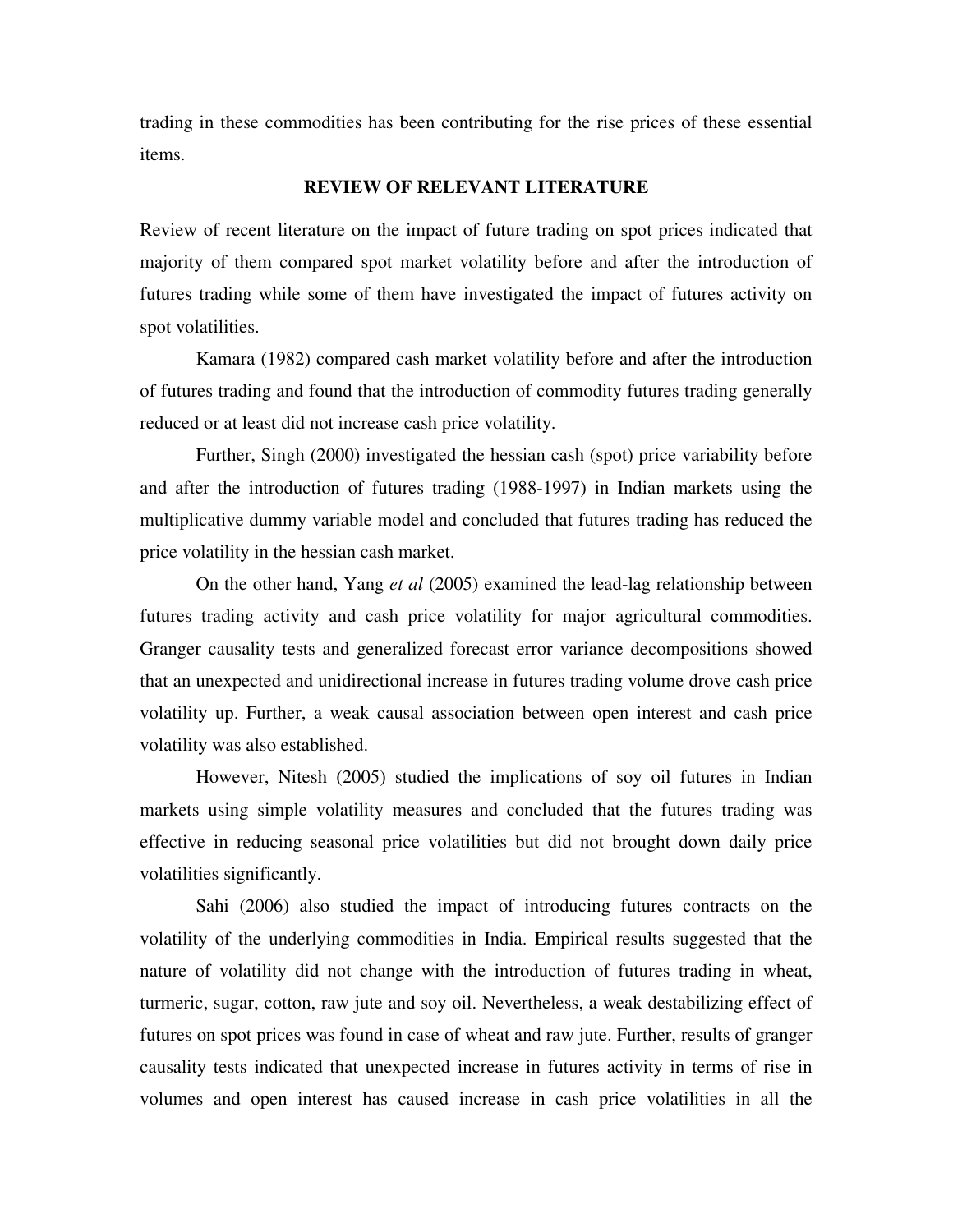commodities listed. The study has confirmed the notion of destabilizing effect of futures trading on spot prices of commodity.

#### **DATA AND METHODOLOGY**

Spot price data for the analysis of trends in pre and post-futures trading were not available from any authenticated and reliable sources particularly for the period prior to futures trading. Hence, the Wholesale Price Index (WPI) series, compiled and published by the Central Statistical Organisation (CSO), were taken for the commodities under study covering a period from January 2001 to August 2007.

 Apart from prices, commodity-wise futures volumes were collected from the websites of the respective exchanges and the forward Markets Commission (FMC). Data on indices of various financial markets along with commodity futures were collected from secondary sources like website of stock exchanges, etc. Data series on Comdex, a comprehensive index on all groups of commodities on MCX was collected from the website of MCX.

Data were analyzed using various methods including simple percentages, percentage variations, correlations, regression analysis and Granger causality test.

## **Linear Regression**

The following linear regression was used to study factors influencing the spot prices.

$$
urad_{t} = \alpha + \beta_{1} * urad_{t-1} + \beta_{2} * gram_{t} + \beta_{3} * pulses_{t} + \beta_{4} * allcomm_{t} + \beta_{5} * foodgrains_{t} + \beta_{6} * dummy
$$

 $\beta_{\scriptscriptstyle{4}}$  \* allcommo<sub>t</sub> +  $\beta_{\scriptscriptstyle{5}}$  \* foodgrains<sub>t</sub> +  $\beta_{\scriptscriptstyle{6}}$  \* dummy  $\text{gram}_{t} = \alpha + \beta_{1} * \text{ gram}_{t-1} + \beta_{2} * \text{urad}_{t} + \beta_{3} * \text{ pulses}_{t} + \dots$ 

 $\beta_4 * \text{allowmo}_t + \beta_5 * \text{foodgrains}_t + \beta_6 * \text{dummy}$  $wheat_t = \alpha + \beta_1 * wheat_{t-1} + \beta_2 * rice_t + \beta_3 * cereals_t + \frac{1}{1-\beta_1 + \beta_2 + \beta_3 + \cdots}$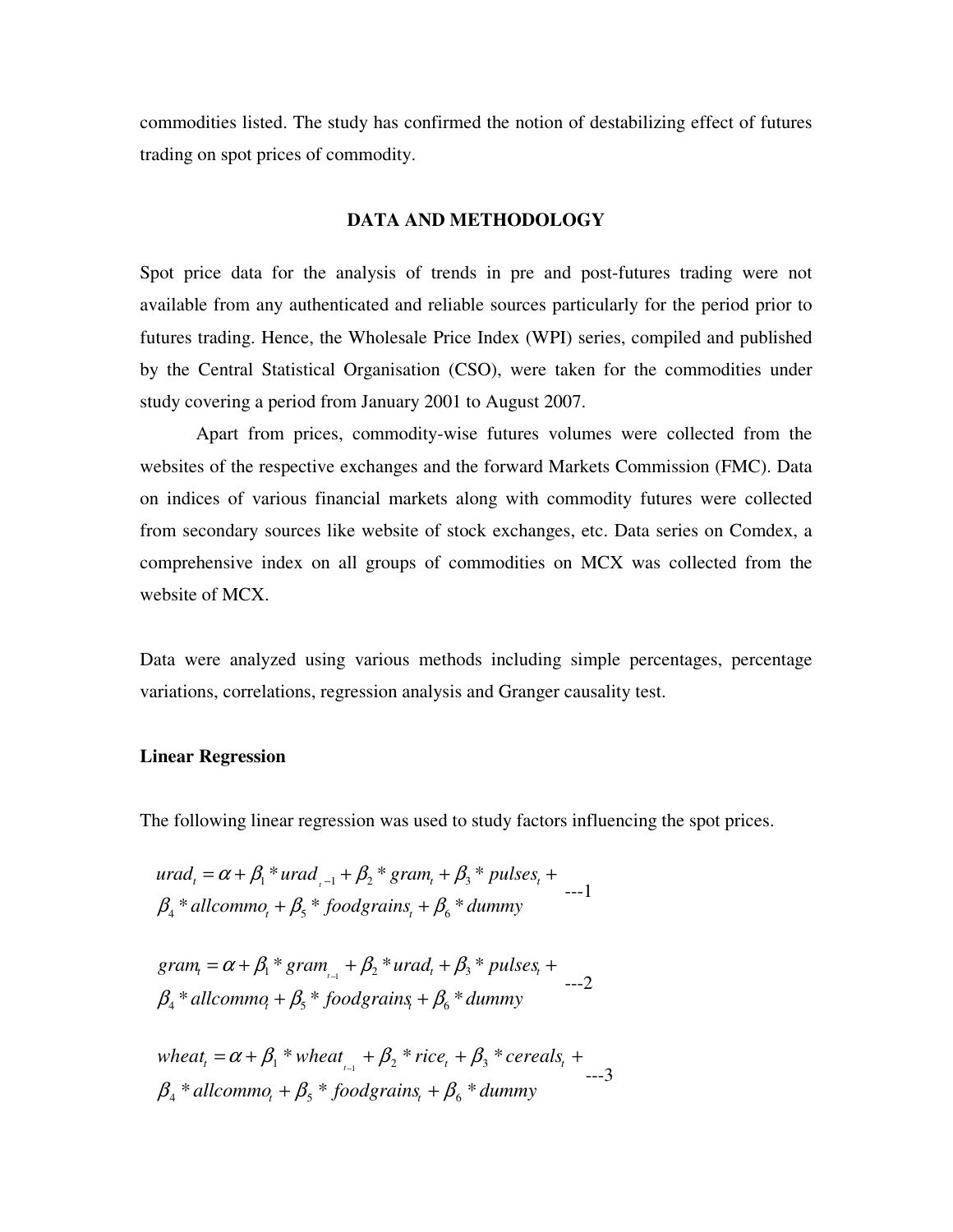The prices in their first differentials have been used for the study. We strongly believe that there is an economic rationality for establishing a relationship between the price of urad and the price of other pulses. The inclusion of prices of foodgrain as well as all commodities in the regression is to understand the effect from general price rise in foodgrains and other components of WPI. The price of commodity like urad is dependent on price of other substitute items like pulses and chana as well as its own previous prices. The price rise may be a general rise due to increase in price of other food items and other commodities. Since we have used weekly prices, we have taken the previous week's price of the commodity into the regression equation. The dummy variable is used to find out if the event of introducing futures contract had any impact on the price movements of the commodities. The dummy variable will take the value "0" or "1" corresponding to the period of presence or absence of futures trading respectively.

#### **Granger causality test**

Testing of causal relations between two stationary series  $X_t$  and  $Y_t$  (in bi-variate case) can be based on the following two equations

$$
Y_{t} = \alpha_{0} + \sum_{k=1}^{p} \alpha_{k} Y_{t-k} + \sum_{k=1}^{p} \beta_{k} X_{t-k} + u_{t}
$$
  

$$
X_{t} = \varphi_{0} + \sum_{k=1}^{p} \varphi_{k} Y_{t-k} + \sum_{k=1}^{p} \phi_{k} X_{t-k} + v_{t}
$$

Where p is a suitably chosen positive integer;  $\alpha_k$ 's and  $\beta_k$ 's, k = 0, 1, ..., p are constants; and  $u_t$  and  $v_t$  are usual disturbance terms with zero means and finite variances. The null hypothesis that  $X_t$  does not Granger-cause  $Y_t$  is not accepted if the  $\beta_k$ 's, k>0 in equation (2) are jointly and significantly different from zero using a standard joint test (eg. an F test). Similarly,  $Y_t$  Granger-causes  $X_t$  if the  $\varphi_k$ 's, k>0 coefficients in equation (3) are jointly different from zero (Nath, 2003).

This test will help to understand if there is a bi-directional impact flowing from one to other prices and vice versa. Apart from prices, the test is also used for understanding the relation between volumes and prices of urad, gram and wheat.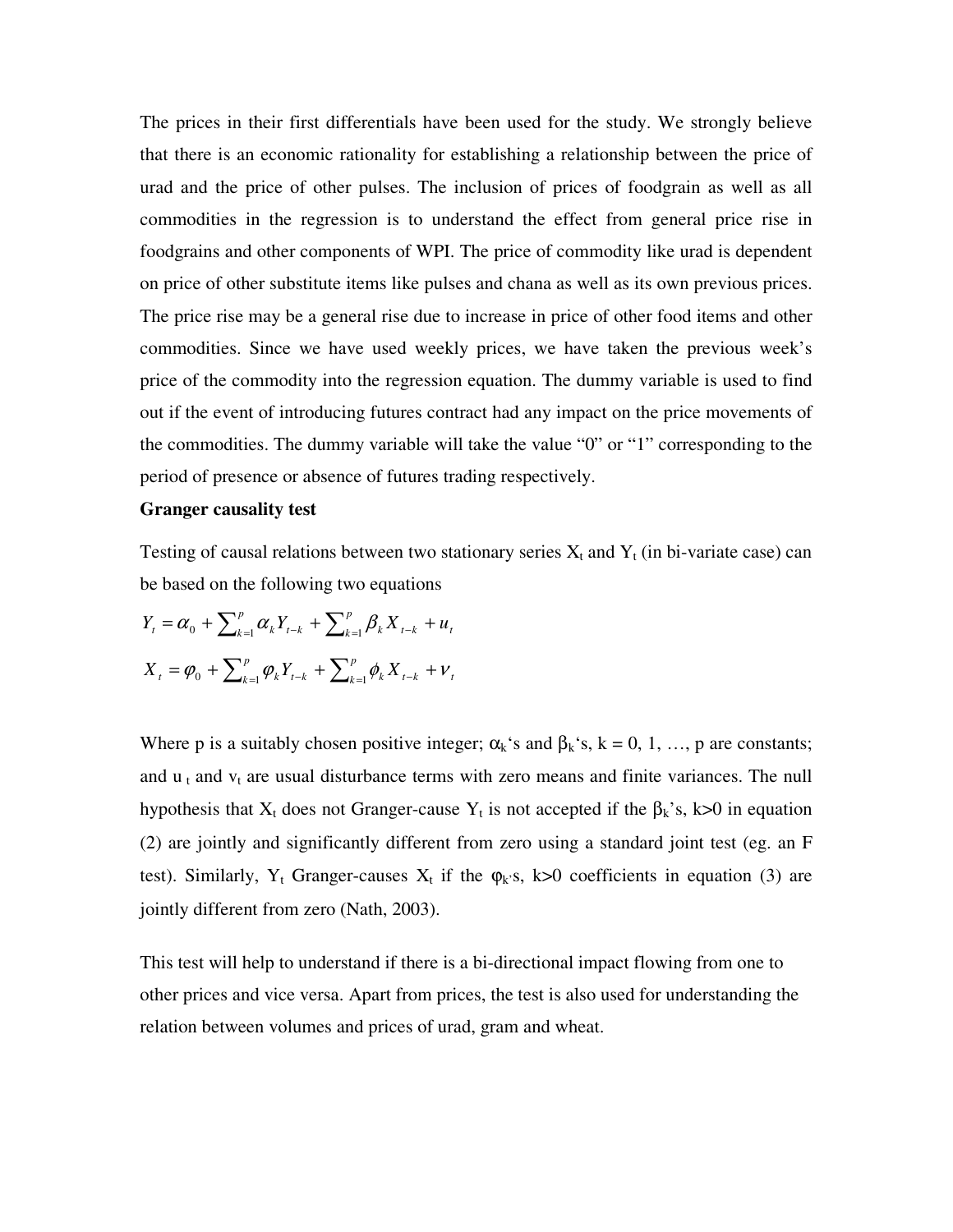#### **Results**

### **Trends in agricultural futures trading**

Indian commodity exchanges have the largest number of futures contracts in agricultural commodities compared to any other exchange in the world. Among a large number of agricultural commodities traded on futures exchanges, major volume has been contributed by only four to five commodities including guar, gram, urad and to some extent soya oil. Further, based on the data available from January 2005 it is evident that only volumes of guar seed, gram and to some extent soya oil were persistent throughout the period while that of other largely traded commodities including urad, mentha oil, pepper and jeera were shifting from one to other following the regulatory measures such as additional & special margins, positions limits, compulsory delivery etc.,

|            |              |       |              |       |              | (Rs crore) |
|------------|--------------|-------|--------------|-------|--------------|------------|
|            | Jan-Dec 2005 | share | Jan-Dec 2006 | share | Jan-Mar 2007 | share      |
| Agri       | 879149.1     | 100.0 | 1285372.0    | 100.0 | 245426       | 100.0      |
| Guarseed   | 337844.9     | 38.4  | 326344.4     | 25.4  | 35766        | 14.6       |
| Gram       | 166587.5     | 18.9  | 341035.7     | 26.5  | 40145        | 16.4       |
| Urad       | 106012.3     | 12.1  | 145333.9     | 11.3  | 3004         | 1.2        |
| Mentha Oil | 19354.3      | 2.2   | 63041.6      | 4.9   | 11241        | 4.6        |
| Tur All    | 24055.8      | 2.7   | 25696.7      | 2.0   | 2529         | 1.0        |
| Soy Oil    | 67204.2      | 7.6   | 85861.6      | 6.7   | 28331        | 11.5       |
| Guargum    | 35301.8      | 4.0   | 15980.5      | 1.2   | 1458         | 0.6        |
| Soyseed    | 14493.9      | 1.6   | 22145.4      | 1.7   | 8620         | 3.5        |
| Pepper     | 9213.0       | 1.0   | 60905.8      | 4.7   | 31891        | 13.0       |
| Jeera      | 10879.8      | 1.2   | 33124.5      | 2.6   | 38241        | 15.6       |
| Wheat      | 9072.7       | 1.0   | 28828.8      | 2.2   | 1409         | 0.6        |
| R Chillies | 3431.3       | 0.4   | 35432.6      | 2.8   | 6805         | 2.8        |

Table 2: Trends in turnover of agricultural commodities

Source: Market Review, FMC (www.fmc.gov.in)

On the other hand, wheat and tur gained only about 2-3 per cent of total volumes in agricultural category and that too for only a short period. Thus, urad and gram have contributed for a major portion of volumes among foodgrains.

## **Trends in spot prices pre and post introduction of futures trading:**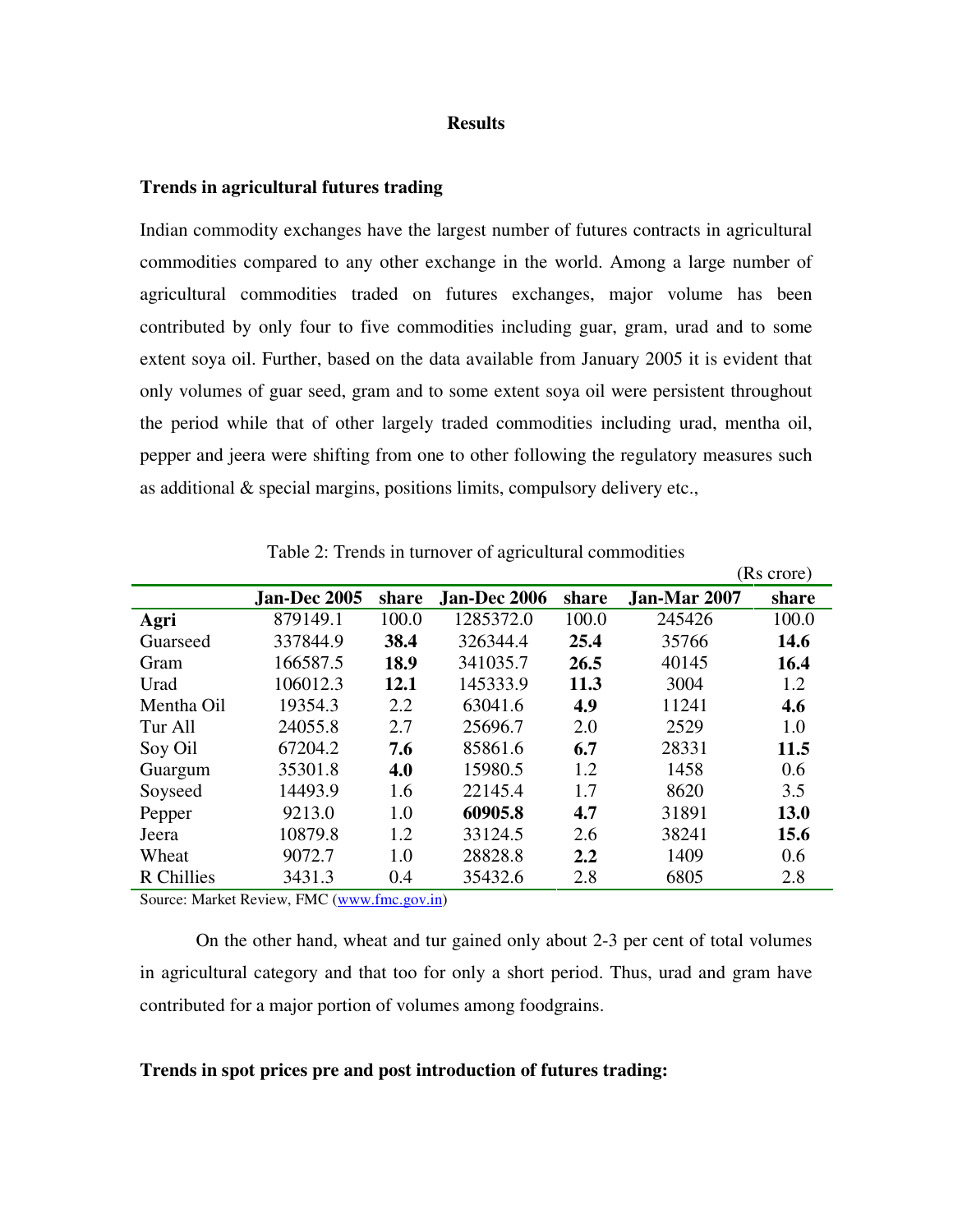Trends in spot prices during pre- and post-futures trading periods were studied in order to find whether the futures trading has any influence on spot prices of urad and gram. Prices (WPI) of the selected commodities were juxtaposed with volumes traded on futures as depicted in Chart 1.

**Urad**: Though urad futures contract was introduced in July 2004 it started trading actively from January 2005 onwards. However, there was a spurt in futures trading volumes after September 2005. Coinciding this, there was a distinct rise in prices of urad and consequently that of pulses as a whole. But, no significant change in production of urad was noticed in the corresponding period.

Nevertheless, the volumes dipped sharply from April 2006 on account of the regulatory measures taken by to the exchanges under the directions of FMC's. The measure included the raise in margins to an extent of about 45 per cent in the form of additional, special and initial margins. Subsequently, the FMC has directed the exchanges in April 2006 to stop introducing fresh contracts of the existing urad futures that allow trade exclusively in imported (Burmese) variety of urad.

However, on the directions of the FMC, the exchanges have once again introduced the modified contracts of urad on July 14, 2006. The modified urad futures allowed the trade in both desi as well as imported varieties. Consequently, the volumes have once again moved moderately up in the subsequent months. However, before the volumes could pickup further momentum, rumors of ban turned the market participants apprehensive and cautious and lead to a moderate fall in volumes during November and December 2006. Nevertheless, the ban came into effect from January 23, 2007. Incidentally, urad prices have also posted a declining trend from November 2006 onwards.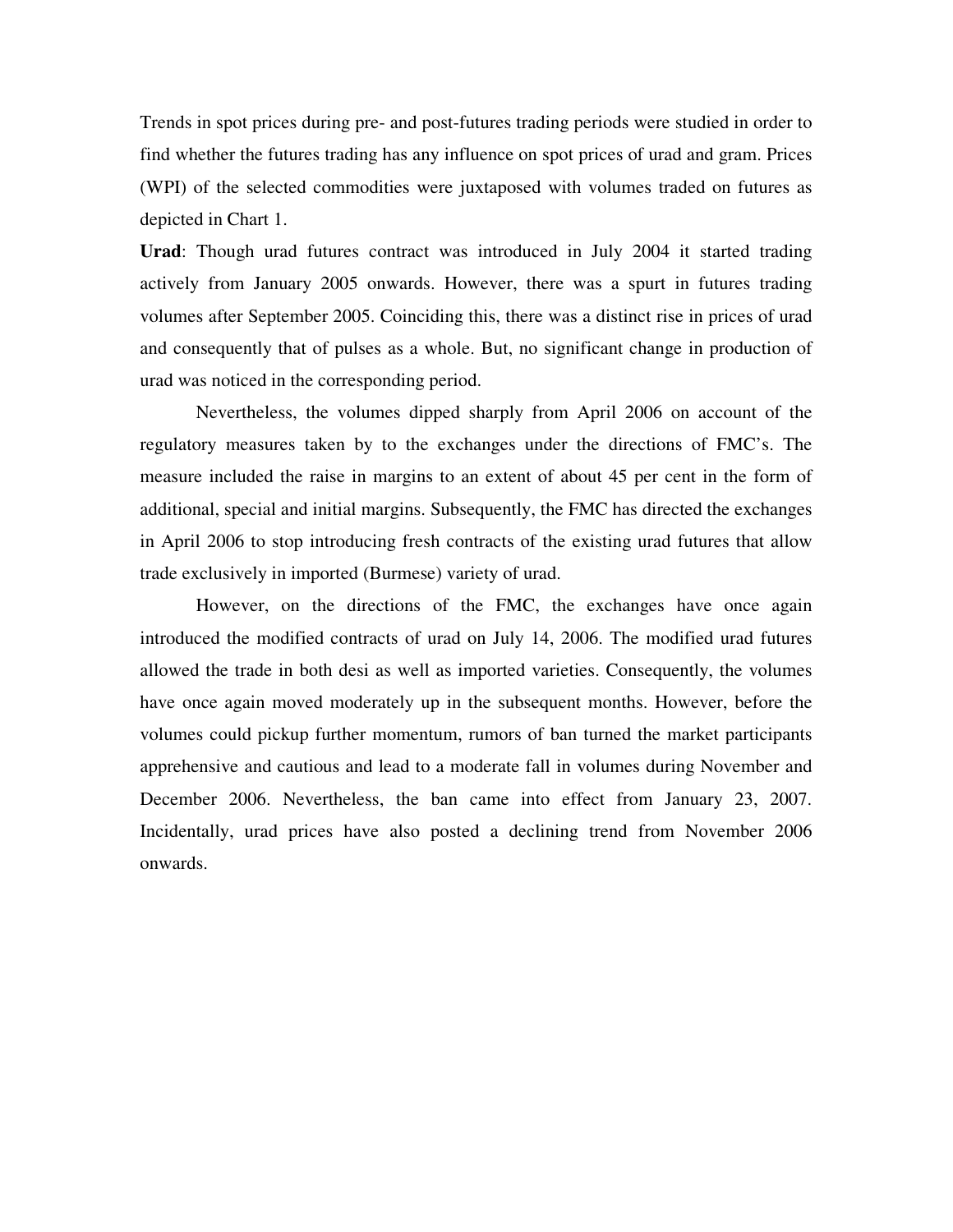

**Gram**: on the other hand, futures contracts of gram were introduced in April 2004 but gained considerable volumes only after September 2004. Similar to the case of urad, a spurt in volumes was noticed in the case of gram as well from June 2005 onwards with a corresponding but moderate rise in spot prices though there was no significant change in production. The WPI of gram has crossed 150 mark in July 2005 after a gap of nearly three years (November 2002) and continued to rise thereafter though at a slow pace. However, the volumes have shown wide fluctuations corresponding to the regulatory measures. The FMC has started directing the exchanges from the early 2006 to impose regulatory measures such imposition of position limits, margins (additional  $\&$  special), reducing the daily price variation limits etc., in order to control extreme price fluctuations. However, spot prices of gram continued to rise steadily until November 2006 and started declining thereafter.

**Wheat**: in the case of wheat futures, co movement of futures volumes and spot price rise was noticed for a very brief period. Wheat contracts were started trading in July 2004 but the volumes remained at about one million MT a month until the later half of 2005. However, a spurt in volumes was seen in January 2006 (off-season) with a corresponding rise in prices. The volumes continued to grow until May 2006 and declined thereafter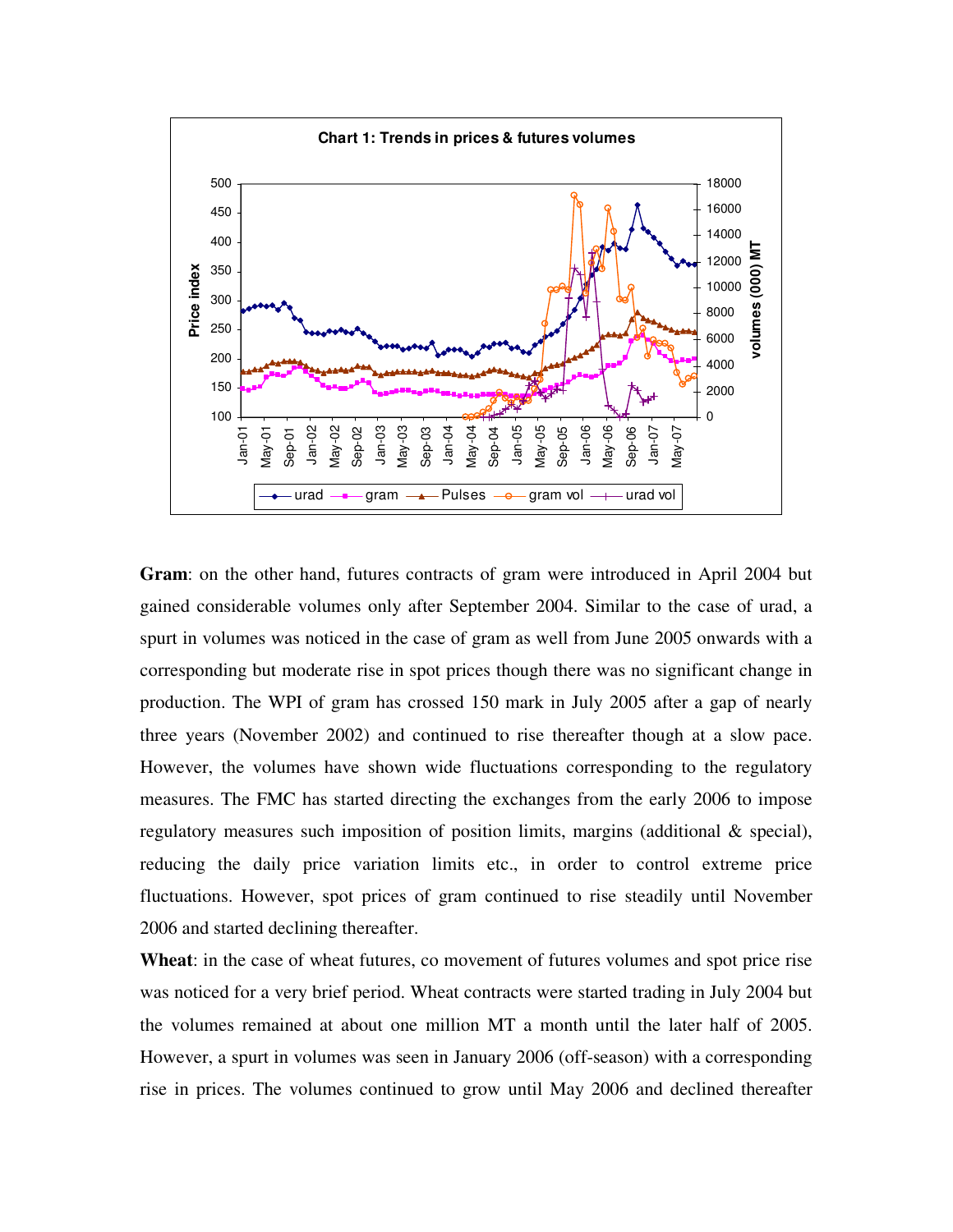while the prices preceded to recede in April itself with start of wheat marketing season. Nevertheless, the volumes have declined thereafter rather steeply and consistently despite a persistent rise in prices. Although the spurt in futures volumes was coincided with rise in prices for a brief period, the fall in wheat production consistently for two years (2004- 05 and 2005-06 to about 68 million tones from 71 million tones) could have contributed for increase in wheat prices. However, empirical evidence to that extent was explored and presented in the subsequent sections.

No significant futures volumes were available in rice and hence not considered for the study.



Thus, it is evident from Chart-1 that there was a distinct rise in urad prices in the period of futures trading. Further, the steep rise in urad prices has also pushed prices of total pulses. Further, the spurt in spot prices was observed in post futures trading period even in the case of gram though less distinct compared to that in urad. Whereas no specific pattern of association between wheat prices and futures volumes was noticed from the trends plotted in Chart 2. In order to test the significance of the apparent trends,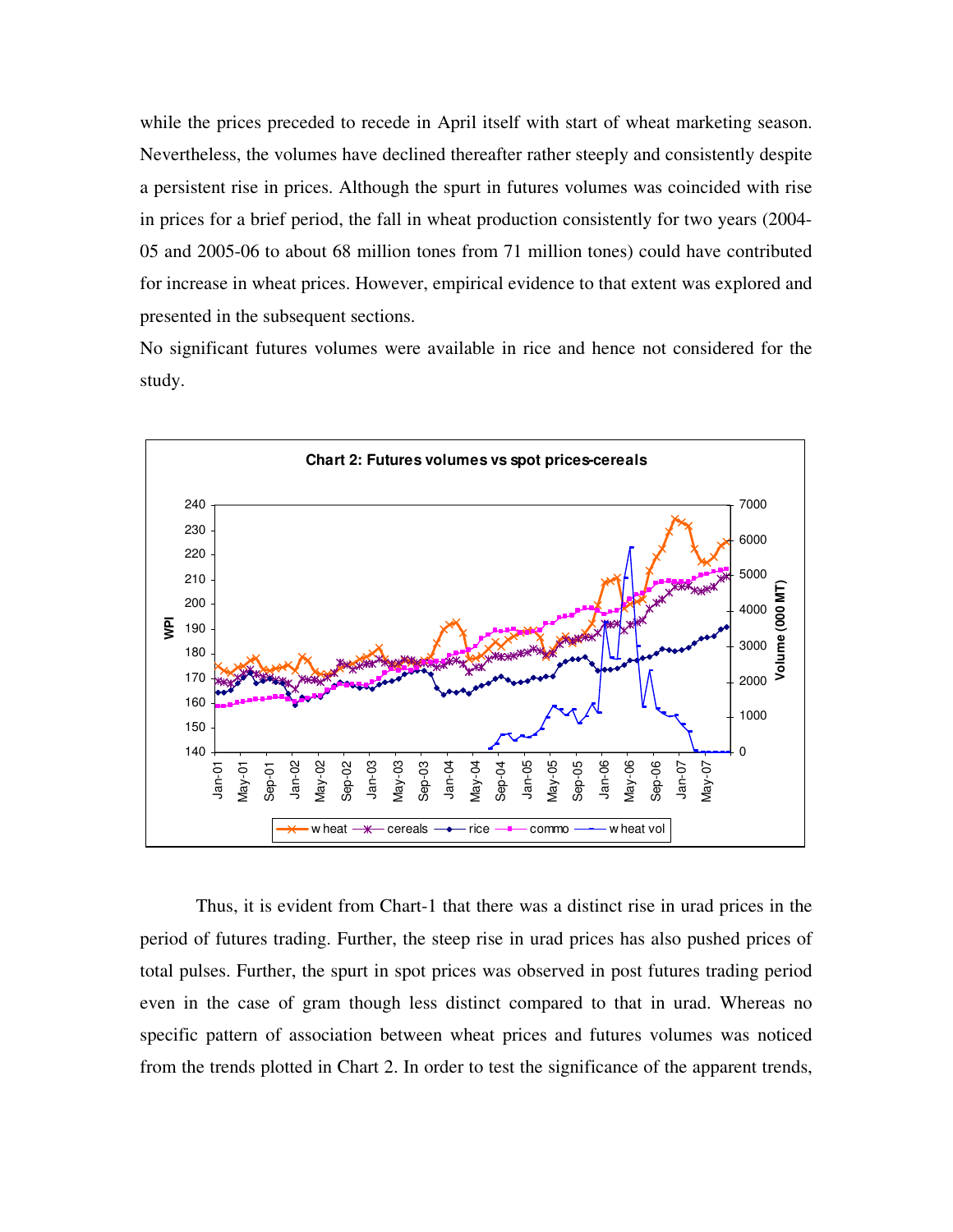further statistical tests such as correlation, regression and granger causality tests were carried out and the results are presented in the following sections.

# **Price variations**

In order to find the impact of futures trading on price volatilities, the entire period was divided in to three viz., PI-covers prior to futures trading (Jan 2001 to Sept 2004), PIIcovers active futures trading in all the three commodities (Oct 2004 to Jan 2007) and PIII- covers post-ban period (Feb 2007 to Oct 2007). Mean, standard deviation and coefficient of variation in the three periods for all the variables were calculated.

|         | Urad     | Gram     | Pulses   | Wheat    | Cereals                                | Food grains | Commodities |
|---------|----------|----------|----------|----------|----------------------------------------|-------------|-------------|
|         |          |          |          |          | Average change in prices               |             |             |
|         |          |          |          |          |                                        |             |             |
| $P-I$   | $-0.168$ | $-0.054$ | $-0.012$ | 0.023    | 0.027                                  | 0.023       | 0.093       |
| $P-II$  | 0.463    | 0.39     | 0.303    | 0.179    | 0.114                                  | 0.14        | 0.079       |
| $P-III$ | $-0.296$ | $-0.45$  | $-0.211$ | $-0.019$ | 0.083                                  | 0.026       | 0.073       |
|         |          |          |          |          | <b>Standard Deviation (volatility)</b> |             |             |
| $P-I$   | 1.716    | 1.226    | 0.827    | 0.641    | 0.404                                  | 0.389       | 0.202       |
| $P-II$  | 2.544    | 1.306    | 1.174    | 0.847    | 0.347                                  | 0.349       | 0.215       |
| $P-III$ | 1.756    | 1.284    | 0.784    | 0.775    | 0.300                                  | 0.336       | 0.157       |

Table 3: Average changes and volatilities in prices

The results as presented in Table 3 indicated that the average change in prices of urad, gram and pulses was negative prior to futures trading and became positive uniformly across the three variables in PII but once again turned negative in PIII. This apparently suggests that the prices of uard, gram and pulses have increased in the period of futures trading in urad and declined in the other two period of pre-futures trading and post-ban of futures trading in urad. Similar results were found in case of wheat also. The average change was distinctly higher during the period of futures trading (PII) than that in PI and PIII. The standard deviation of price changes have also gone up in PII and declined in PIII, across the three variables and more prominently in case of urad indicating the increase in volatilities.

Table 4: Results of two-sample t-tests

**P-I & PII P-II & P-III P-I & P-III**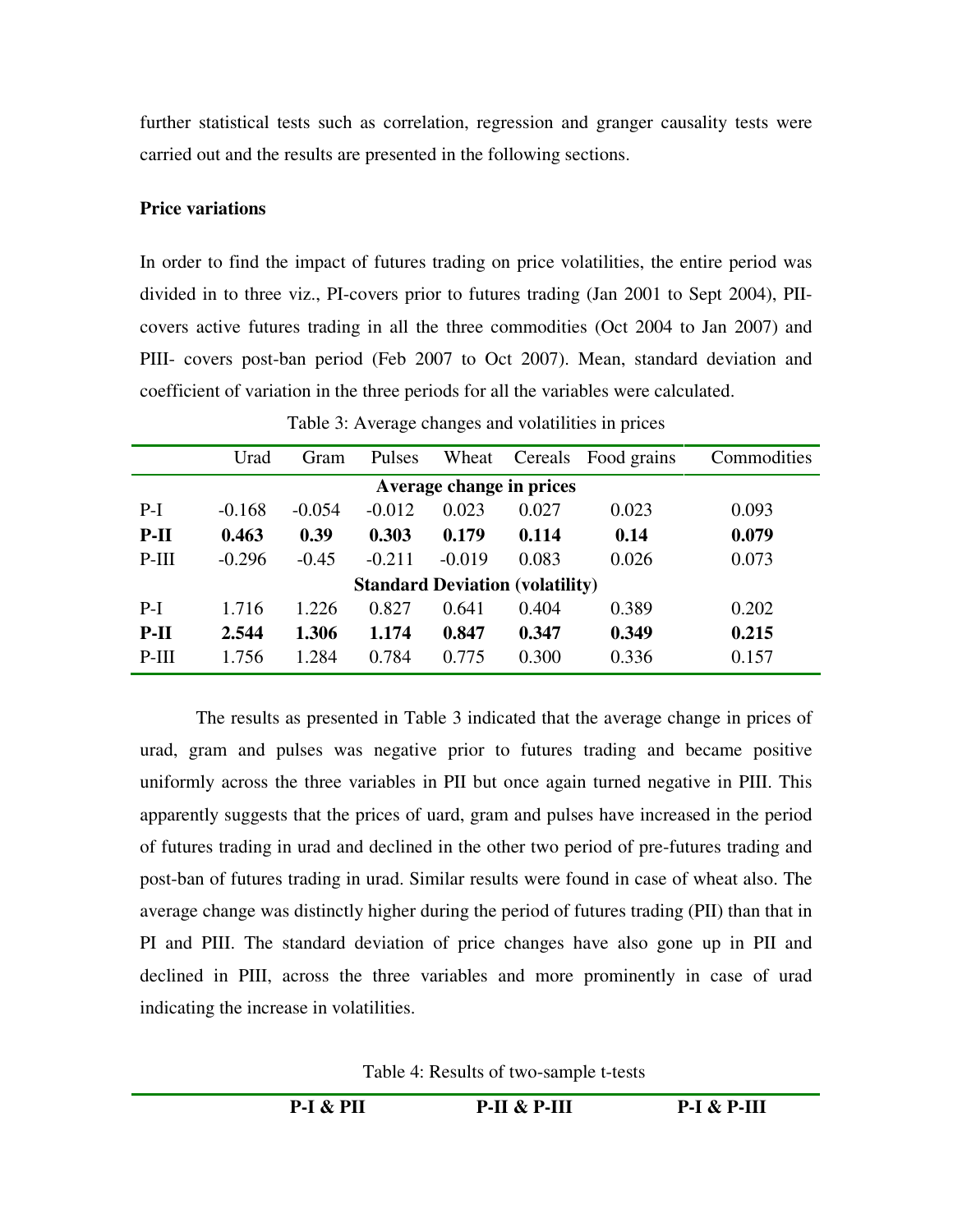|         | <b>F</b> -stat | t-Statistic | <b>F-stat</b> | t-Statistic | <b>F</b> -stat | t-Statistic |
|---------|----------------|-------------|---------------|-------------|----------------|-------------|
| Urad    | $0.457*$       | $-2.434*$   | $0.476**$     | $-1.910**$  | 0.961          | 0.371       |
|         | 0.000          | 0.008       | 0.013         | 0.031       | 0.416          | 0.356       |
| Gram    | 0.886          | $-3.061*$   | 0.967         | $3.131*$    | 0.916          | 1.606       |
|         | 0.226          | 0.001       | 0.480         | 0.001       | 0.353          | 0.055       |
| Pulses  | $0.499*$       | $-2.601*$   | $0.446*$      | $-2.861*$   | 0.893          | 0.663       |
|         | 0.000          | 0.005       | 0.008         | 0.003       | 0.376          | 0.254       |
| Wheat   | $0.572*$       | $-1.773**$  | 0.837         | 1.303       | $1.463**$      | 0.320       |
|         | 0.000          | 0.039       | 0.267         | 0.097       | 0.052          | 0.375       |
| Cereals | $1.352**$      | $-2.058**$  | 0.745         | 0.510       | $0.551**$      | 0.988       |
|         | 0.033          | 0.020       | 0.148         | 0.305       | 0.016          | 0.163       |

1. Two sample t-tests of unequal variances were conducted when the F turned statistically significant or else two sample t-tests of equal variance were conducted

2.  $*$  and  $**$  indicates significant at 1% and 5% level.

3. Figures in italics indicate the 'ρ' values

Further, the results of sample variances (F) tests and two sample t-tests indicated that the observed increase in average price changes and volatilities in the second period (P-II) compared to the first (P-I) as well as the third period (P-III) were found to be statistically significant in case of urad, gram, wheat, pulses and to some extent cereals.

Thus, the average price levels as well as volatilities of urad, gram, wheat and consequently pulses and cereals were significantly higher in the period where futures trade in all the three commodities was allowed.

### **Detection of association**

Linear regression analysis was carried out to test the statistical significance of the apparent impact of futures trading on spot prices of urad, wheat and gram. In view of the significant associations noticed in correlation analysis, regressions were tried with all the variables including their lags. A dummy was introduced to indicate the period of futures trading. Results of the best fit are presented below

**Urad:** Of all the regressions tried, the following equation turned out to be the best fit for urad. The results (Table 5) indicated that the coefficients included in the fitted regression equation explained about 68 per cent of the variation in the dependent variable, urad prices. The coefficients of urad with one lag, prices of gram and pulses were found to be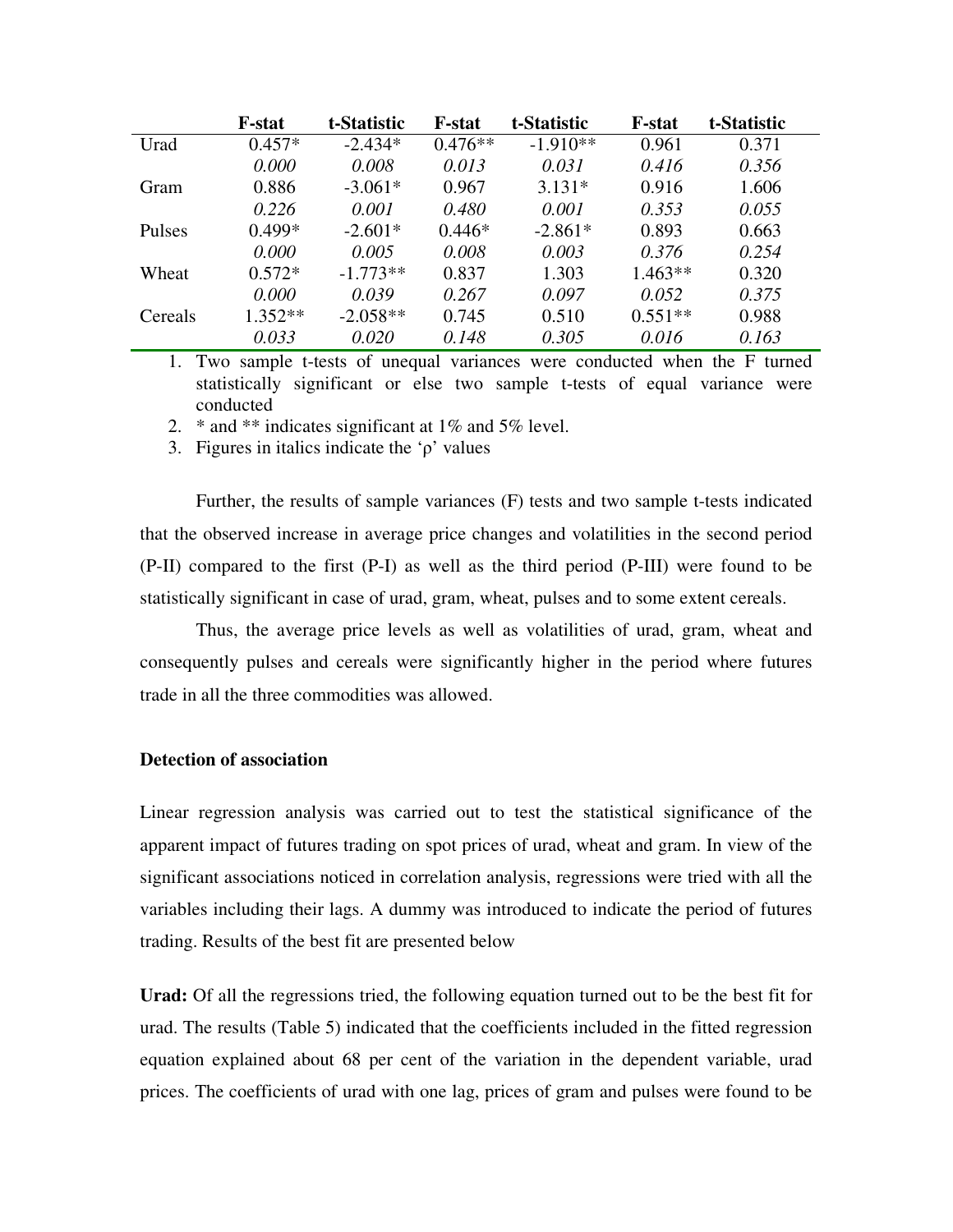significant at one per cent level. However, the negative sign of the coefficient of urad with one lag needs further probe for a precise explanation. One possible reason could be the high volatilities in urad prices as the variables considered were changes and not the actual values.

| Variables               | Coefficient | Std. Error | t-Statistic | Prob. | Significance |
|-------------------------|-------------|------------|-------------|-------|--------------|
| Intercept               | $-0.145$    | 0.085      | $-1.709$    | 0.088 |              |
| Urad $(-1)$             | $-0.093$    | 0.031      | $-3.006$    | 0.003 | $^\star$     |
| Gram                    | $-0.615$    | 0.063      | $-9.793$    | 0.000 | $\star$      |
| Pulses                  | 2.076       | 0.088      | 23.563      | 0.000 | $^\star$     |
| Food grains             | 0.218       | 0.193      | 1.130       | 0.259 |              |
| All-commodities         | $-0.556$    | 0.318      | $-1.749$    | 0.081 |              |
| D-urad                  | 0.278       | 0.136      | 2.041       | 0.042 | $***$        |
| R-squared               | 0.688       |            |             |       |              |
| Adjusted R-squared      | 0.682       |            |             |       |              |
| Durbin-Watson statistic | 2.187       |            |             |       |              |
| n                       | 345         |            |             |       |              |

| Table 5: Results of regression for urad |  |  |  |
|-----------------------------------------|--|--|--|
|                                         |  |  |  |

\* and \*\* indicates significant at 1% and 5% level

On the other hand, the dummy variable turned statistically significant at five per cent level suggesting that there was a moderate impact on spot prices of urad during the period of futures trading in urad. Thus, the null hypothesis is rejected and the alternate hypothesis saying that the trading in futures has a moderate influence on spot prices of urad is accepted.

**Gram**: Regression results of gram on the other hand indicated that only 52 per cent of variation in gram prices was explained by the fitted regression (Table 6). Further, only the coefficients of urad and pulses were found statistically significant at one per cent level. The dummy variable bifurcating the pre and post-futures trading turned out to be statistically not significant suggesting that there was no significant direct impact of futures trading on spot price changes of gram. The apparent rise in prices in the post futures trading period could be on account of other reasons like mismatch in demand and supply.

Table 6: Regression results for gram

|           | ;oetticients | Stat                     | P-value | Significance |
|-----------|--------------|--------------------------|---------|--------------|
| Intercept | 0.081        | $\overline{\phantom{0}}$ | ა.267   |              |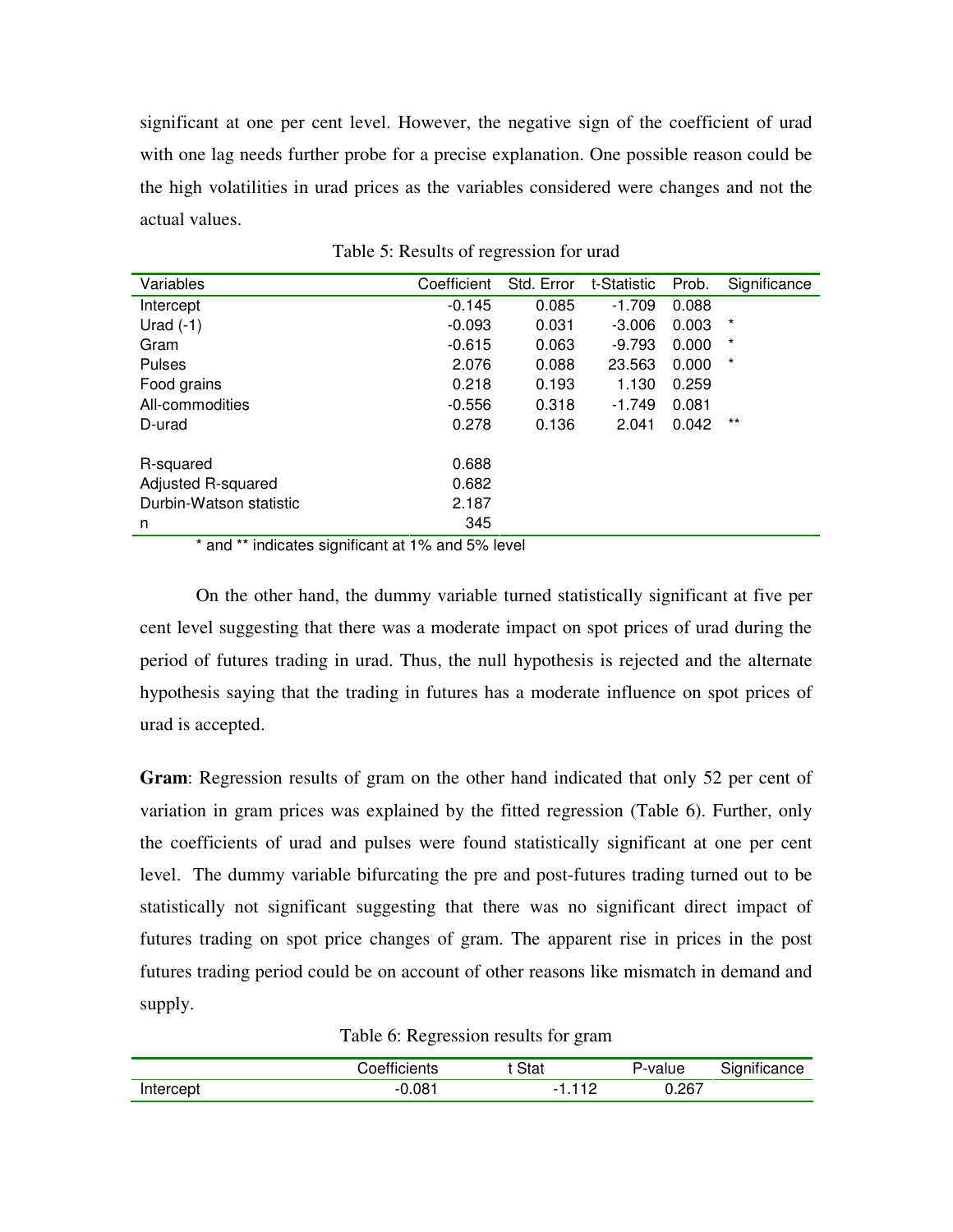| D-gram                   | 0.112    | 1.116    | 0.265             |  |
|--------------------------|----------|----------|-------------------|--|
| $Gram(-1)$               | 0.028    | 0.501    | 0.617             |  |
| pulses                   | 1.331    | 16.047   | $^\star$<br>0.000 |  |
| food                     | 0.163    | 1.085    | 0.279             |  |
| All-commodities          | $-0.084$ | $-0.340$ | 0.734             |  |
| urad                     | $-0.359$ | $-9.671$ | $^\star$<br>0.000 |  |
|                          |          |          |                   |  |
| R Square                 | 0.526    |          |                   |  |
| <b>Adjusted R Square</b> | 0.512    |          |                   |  |
| <b>Observations</b>      | 345      |          |                   |  |
|                          |          |          |                   |  |

\* and \*\* indicates significant at 1% and 5% level

**Wheat**: although the fitted regression explained about 75 per cent of variation in wheat prices, the dummy variable representing the presence of futures trading was not found statistically significant. The estimates of wheat with one lag, rice and cereals were found statistically significant at 5%, 1% and 1% respectively.

| Variables                 | Coefficient |      | Std. Error t-Statistic | Prob. | Significance |
|---------------------------|-------------|------|------------------------|-------|--------------|
| Intercept                 | $-0.03$     | 0.02 | $-1.10$                | 0.27  |              |
| Wheat $(-1)$              | 0.05        | 0.03 | 1.86                   | 0.06  |              |
| Rice                      | $-1.08$     | 0.06 | $-18.32$               | 0.00  | ∗            |
| Cereals                   | 2.16        | 0.15 | 14.35                  | 0.00  | ∗            |
| Food grains               | $-0.04$     | 0.15 | $-0.26$                | 0.79  |              |
| All comm                  | 0.03        | 0.10 | 0.25                   | 0.80  |              |
| Dummy                     | 0.03        | 0.05 | 0.67                   | 0.50  |              |
|                           |             |      |                        |       |              |
| R-squared                 | 0.753       |      |                        |       |              |
| <b>Adjusted R-squared</b> | 0.749       |      |                        |       |              |
| Durbin-Watson statistic   | 2.01        |      |                        |       |              |
| n                         | 345         |      |                        |       |              |

Table 7: Results of regression for wheat

\* indicates significant at 1% level

Thus, the regression analysis gives some clear hints about the influence of futures on spot prices particularly of urad. However, the signs of the coefficients especially the lagvariables need further explanation as they have not turned out to be in the expected lines.

## **Results of Granger causality tests**

**Futures activity-Spot Prices**: It is evident from the results of Granger causality tests that futures volumes had a significant causal impact on spot prices in case of wheat and urad.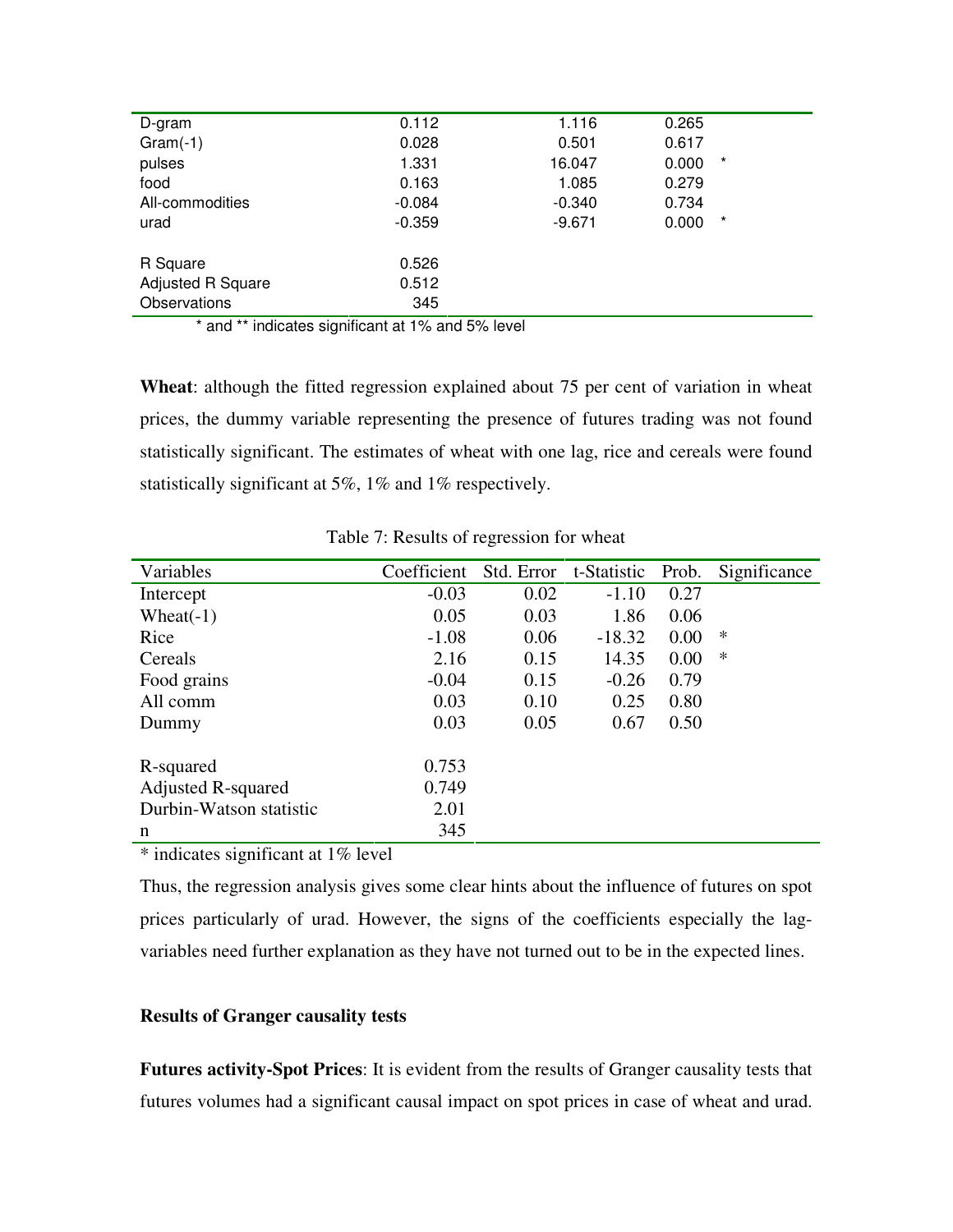However, in case of gram the causal relation from volumes to prices was not found significant while spot prices found to have a mild causal effect on volumes of gram.

| Null Hypothesis:                                                   | <b>F-Statistic</b> | Prob. | significance |
|--------------------------------------------------------------------|--------------------|-------|--------------|
| Volume of URAD does not Granger Cause spot price                   | 3.427              | 0.002 | $\star$      |
| Spot price of URAD does not Granger Cause Volume                   | 0.927              | 0.475 |              |
| Volume of Gram does not Granger Cause spot price                   | 0.714              | 0.638 |              |
| Spot price of Gram does not Granger Cause Volume                   | 2.328              | 0.031 | $***$        |
| Spot price of wheat does not Granger Cause Volume                  | 3.928              | 0.000 | $\star$      |
| Volume of wheat does not Granger Cause spot price                  | 1.789              | 0.027 | $***$        |
| $\star$ and $\star\star$ indicates similizate at 40/ and F0/ level |                    |       |              |

Table 8: Results Granger causality tests between volumes and prices

and \*\* indicates significant at 1% and 5% level

Further, to test the causality among gram, urad, pulses and foodgrains, pair-wise Granger causality tests were conducted on both price changes as well as volatilities.

**Prices-Prices:** The results showed that change in urad has a significant influence on total pulses prices and vice-versa while that of gram has significant causal influence on urad as well as on pulses. Thus, when there was a steep rise in urad prices during the post-futures trading period, prices of pulses also went up correspondingly though at a lower pace.

| Null Hypothesis:                                       | <b>F-Statistic</b> | Prob.  | Significance |
|--------------------------------------------------------|--------------------|--------|--------------|
| ΔPULSES does not Granger Cause ΔGRAM                   | 0.660              | 0.6196 |              |
| ΔGRAM does not Granger Cause ΔPULSES                   | 2.721              | 0.0296 | $***$        |
| ΔURAD does not Granger Cause ΔGRAM                     | 1.367              | 0.2449 |              |
| ΔGRAM does not Granger Cause ΔURAD                     | 4.073              | 0.0031 | $\star$      |
| ΔURAD does not Granger Cause ΔPULSES                   | 2.534              | 0.0401 | $***$        |
| ΔPULSES does not Granger Cause ΔURAD                   | 5.424              | 0.0003 | *            |
| ∆ wheat does not Granger Cause ∆ cereals               | 0.455              | 0.841  |              |
| $\Delta$ cereals does not Granger Cause $\Delta$ wheat | 0.774              | 0.590  |              |
|                                                        |                    |        |              |

Table 9: Granger causality results for price changes

\* and \*\* indicates significant at 1% and 5% level

Thus, futures activity in terms of volumes has a positive and significant causal effect on volatilities in spot prices of urad and wheat while the same could not be established in case of gram. On the other hand, price changes in urad were caused by changes in both gram and pulses prices whereas urad prices did not have causal impact on gram prices.

## **Spillover of Volatilities in pulses**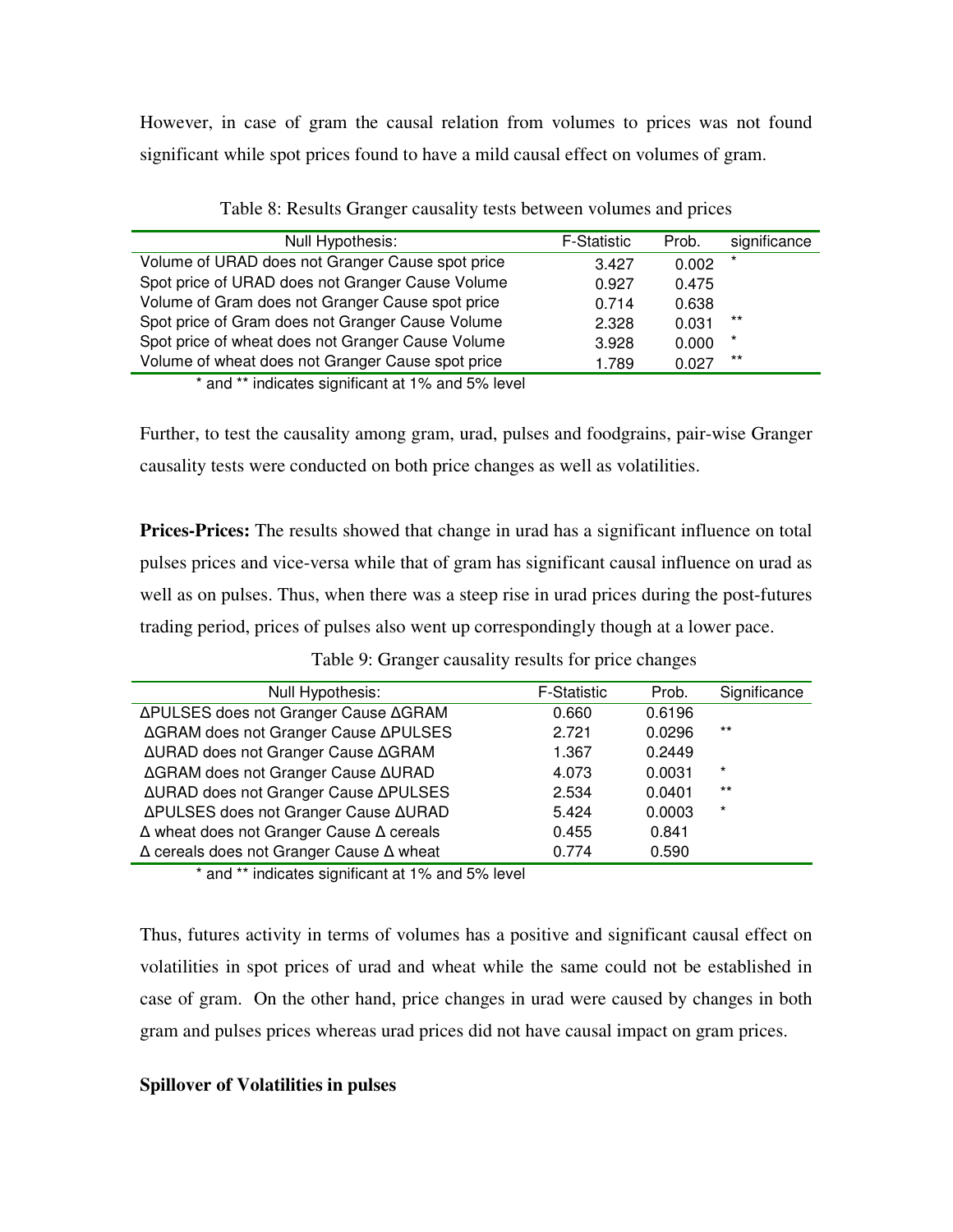Correlations among price volatilities of urad, gram, pulses, foodgrains and allcommodities were studied to check the spillover of volatilities. The volatilities were estimated using an IGARCH method with the decay factor (Lambda) of 0.94 and plotted in Chart 3, the scale on X-axis indicates number of weeks starting from the first week of January 2001 to August 2007.

Urad prices have shown significant volatility followed by gram compared to other prices in our study. As apparent in Chart 3 below, the volatility was higher during the period of futures trading. The same came down after the futures were banned.



Correlation of volatilities indicated that there was a significant spillover of volatilities among pulses and foodgrains. Flow found to be strong and significant from urad to pulses, pulses to foodgrains, urad to foodgrains and from gram to pulses as presented in Table 10.

|             |     | Mean | Std      | Minimum | Maximum |
|-------------|-----|------|----------|---------|---------|
| Vola urad   | 345 | ∣.99 | $0.70\,$ | 0.85    | 4.01    |
| Vola_gram   | 345 | 1.23 | 0.36     | 0.58    | 2.31    |
| Vola_pulses | 345 | 0.94 | 0.29     | 0.53    | 1.93    |

Table 10: Descriptive Statistics and Correlation Coefficients of Volatilities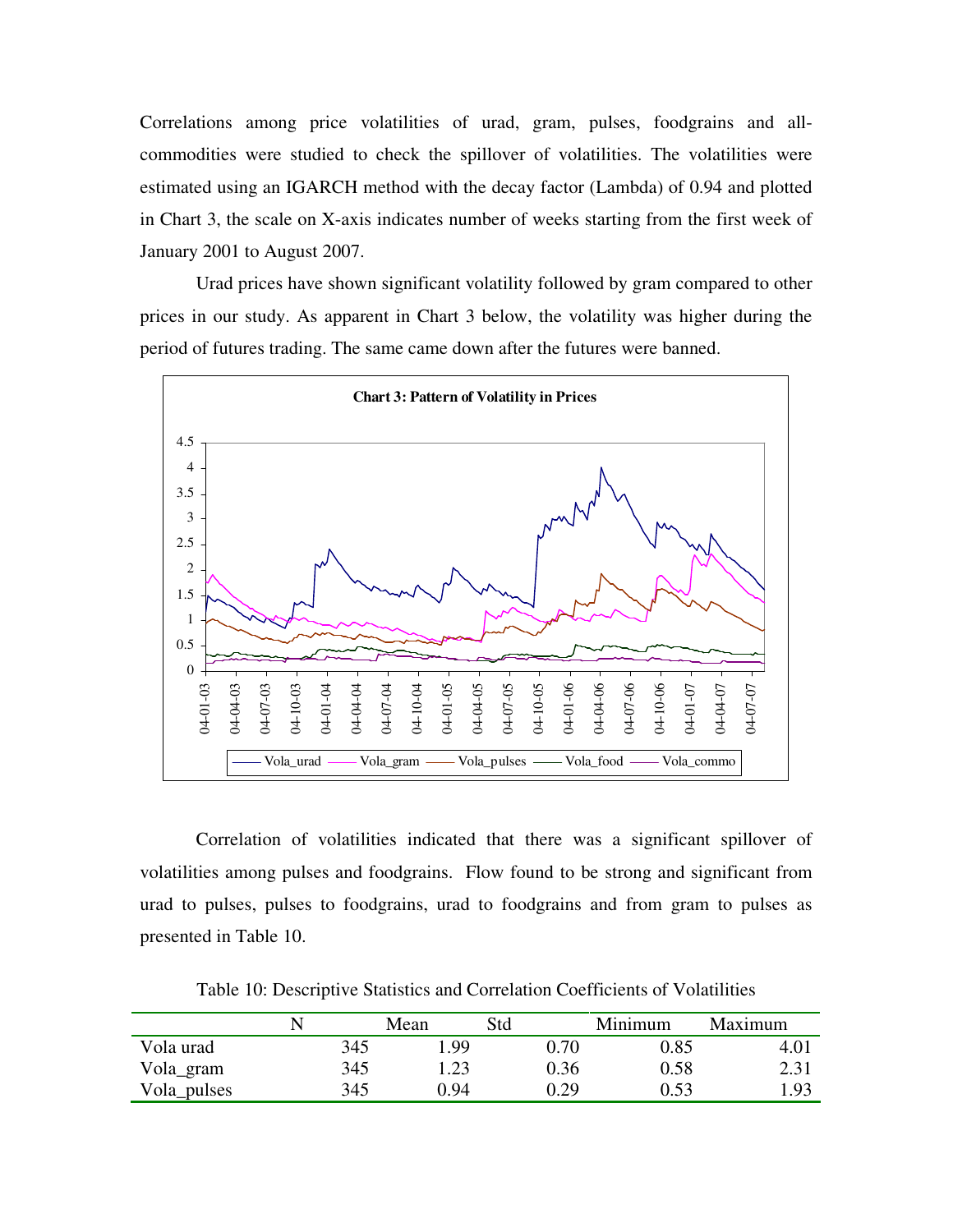| Vola_foodgrains | 345       | 0.38      | 0.08        | 0.19      | 0.53       |
|-----------------|-----------|-----------|-------------|-----------|------------|
| Vola commo      | 345       | 0.21      | 0.05        | 0.13      | 0.34       |
|                 | Vola_urad | Vola_gram | Vola_pulses | Vola food | Vola_commo |
| Vola urad       |           |           |             |           |            |
| Vola_gram       | 0.071     |           |             |           |            |
| Vola_pulses     | $0.803*$  | $0.509*$  |             |           |            |
| Vola_foodgrains | $0.529*$  | $0.292*$  | $0.602*$    |           |            |
| Vola all-commo  | $-0.155*$ | $-0.498*$ | $-0.271*$   | $-0.254*$ |            |

\* Indicates significant at one per cent level

Vola : indicates volatility

**Volatilities-Volatilities:** Results of granger causality tests of volatilities among the selected variable indicated that there was a spillover of volatilities. The causality tests were found statistically significant from volatilities of urad to foodgrains, gram to pulses and urad to pulses.

Table 11: Granger causality results for price volatilities

| Null Hypothesis:                             | <b>F-Statistic</b> | Prob.  | significance |
|----------------------------------------------|--------------------|--------|--------------|
| VOLA URAD does not Granger Cause VOLA FOOD   | 2.407              | 0.0923 | $***$        |
| VOLA FOOD does not Granger Cause VOLA URAD   | 0.201              | 0.8179 |              |
| VOLA_PULSES does not Granger Cause VOLA GRAM | 1.565              | 0.2112 |              |
| VOLA GRAM does not Granger Cause VOLA PULSES | 3.440              | 0.0337 | $***$        |
| VOLA URAD does not Granger Cause VOLA PULSES | 3.191              | 0.0429 | $***$        |
| VOLA PULSES does not Granger Cause VOLA URAD | 1.002              | 0.3684 |              |
|                                              |                    |        |              |

\*\* and \*\*\* indicates significant at 5% and 10% level Vola : indicates volatility

Thus, a significant causal relation from urad to pulses, pulses to gram and gram to urad existed during throughout, while the correlation of volatilities indicated a mild flow of volatility from urad to foodgrains and gram to pulses prices but a relatively strong spillover from urad to pulses and from pulses to foodgrains.

## **CONCLUSION**

Futures trading in the selected commodities has apparently led to increase volatilities particularly in case of urad. Although gram prices too have posted a moderate rise in the post-futures trading period, the impact was not found statistically significant. Nevertheless, the average price changes as well as volatilities have gone up during the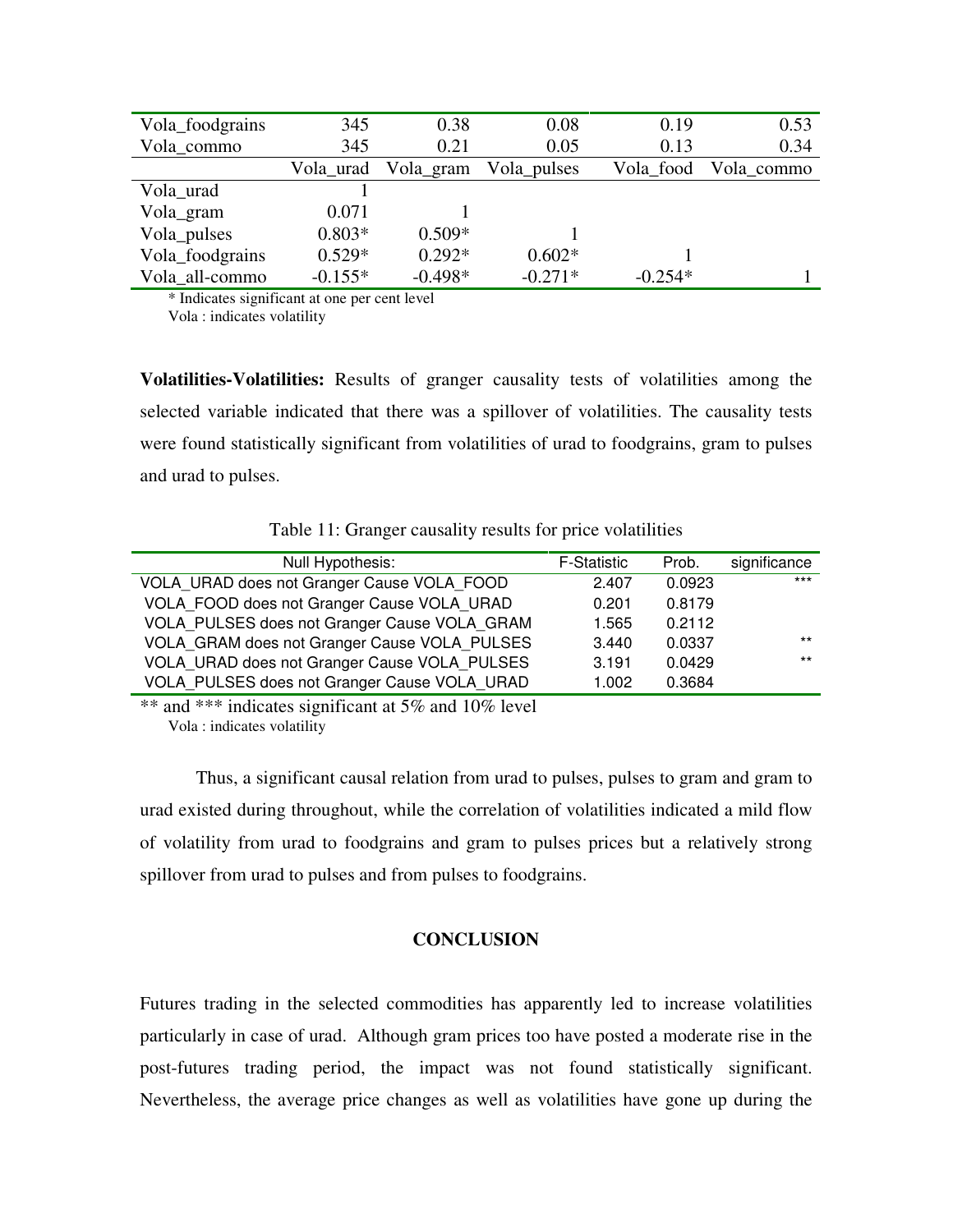period of futures trading in case of urad, gram and wheat. Futures activity has a significant and direct causal influence on urad volatilities whereas the same has not turned statistically significant in case of gram. Although a similar increase was observed in case of wheat, steep fall in supply coincided the same period thus brnging ambiguity in the inference. The mild spillover of volatilities spread from urad to foodgrains did not seem to extend to all-commodities.

Thus, the proposition of futures activity increasing price volatilities and thereby increasing risk turns out to be true in the case of urad though enough statistical evidence to that extent could not be found in case of gram and wheat. However, the suspicion of futures trading contributing for a rise in inflation (WPI) appears to have no merit in the present context considering the absence of direct causal relationship between prices of pulses (urad and and gram) and all-commodities.

### **References**

- Dasgupta Basab (2004) Role of Commodity Futures Market in Spot Price Stabilization, Production and Inventory Decisions with Reference to India, *Indian Economic Review,* Vol. 39, No. 2, 2004
- FMC (2007) Market Review, Forward Markets Commission, www.fmc.gov.in
- Kamara, A. (1982), 'Issues in Futures Markets: A Survey', *Journal of Futures Markets*, Vol. 2, pp. 261–94
- MCX (2007) Market data, Multi Commodity Exchange of India Limited, www.mcxindia.com
- Nath, Golaka C (2003): 'Inter-linkages Among Global Equity Markets A Cointegration Approach', *Decision*, Volume 30, No 2, pp 77-108
- NCDEX (2007) Market data, National Commodities and Derivatives Exchange India Limited, www.ncdex.com
- Nitesh Ranjan (2005) Role Of Commodity Exchanges, Futures & Options A Case Study On Soya Oil, Occasional paper 46, Department of Economic analysis and research, NABARD.